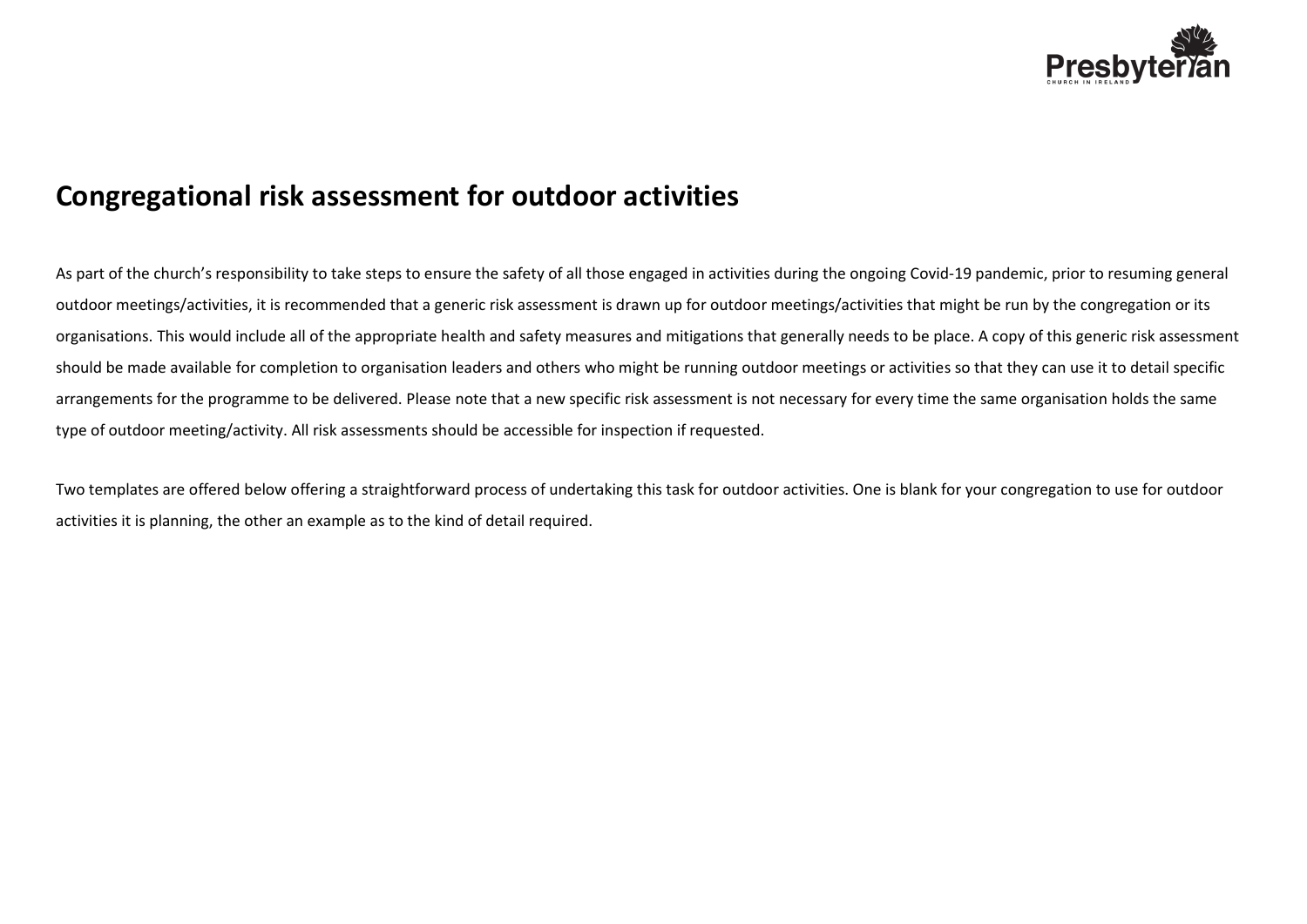

## **Template**

| Congregation                       |  |  |
|------------------------------------|--|--|
| <b>Activity or event</b>           |  |  |
| <b>Brief description of</b>        |  |  |
| programme                          |  |  |
| <b>Communication with those</b>    |  |  |
| involved and preparations          |  |  |
| in advance                         |  |  |
| Arrangements for social distancing |  |  |
| Area to be used                    |  |  |
| Maximum number under               |  |  |
| current regulations                |  |  |
| Other areas being used             |  |  |
| <b>Mitigations put in place</b>    |  |  |
|                                    |  |  |
|                                    |  |  |
|                                    |  |  |
|                                    |  |  |
|                                    |  |  |
|                                    |  |  |
|                                    |  |  |

**Signed** \_\_\_\_\_\_\_\_\_\_\_\_\_\_\_\_\_\_\_\_\_\_\_\_\_\_\_\_\_\_\_\_\_\_\_\_\_\_\_\_\_ **Date** \_\_\_\_\_\_\_\_\_\_\_\_\_\_\_\_\_\_\_\_\_\_\_\_\_\_\_\_\_\_\_\_